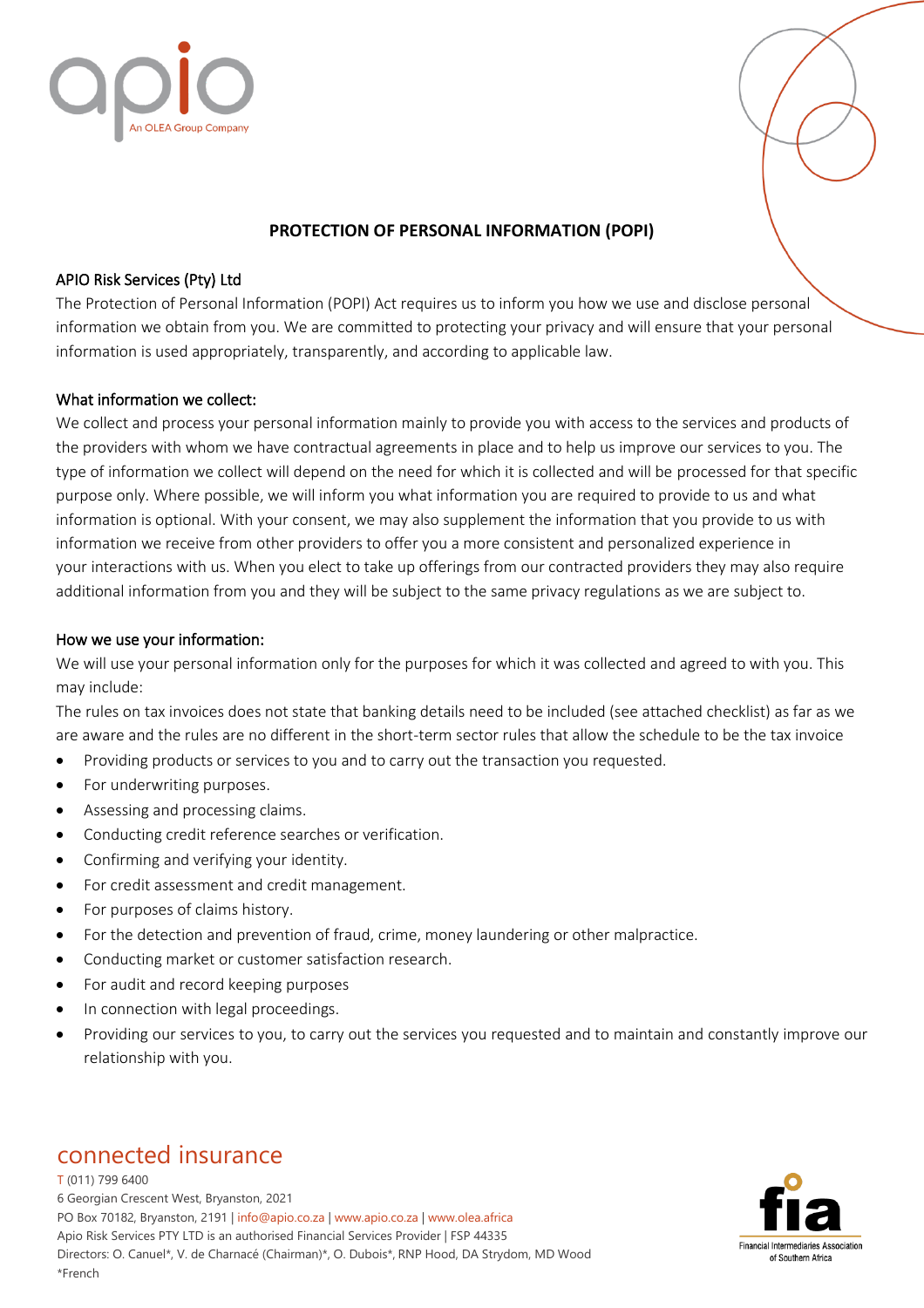

- Providing you with communications in respect of APIO Risk Services (Pty) Ltd Brokers and regulatory matters that may affect you.
- In connection with and to comply with legal and regulatory requirements or when it is otherwise allowed by law.

## Disclosure of your information:

We may disclose your personal information to our providers whose services or products you elect to use. We have agreements in place to ensure that they comply with our privacy terms and conditions. We may also share your personal information with and obtain information about you from third parties for the purposes listed in above. We may also disclose your information where we have a duty or a right to disclose in terms of applicable legislation, the law or where it may be necessary to protect our rights.

### Safeguarding your information:

The POPI Act requires us to adequately protect the personal information we hold and to avoid unauthorised access and use of your personal information. We will continuously review our security controls and processes to ensure that your personal information is secure. If we need to transfer your personal information to another country for processing or storage we will ensure that any party to whom we pass on your personal information will treat your information with the same level of protection as required from us.

## Your rights to access and correction of your personal information:

You have the right to access the personal information we hold about you. You also have the right to ask us to update, correct or delete your personal information. We will take all reasonable steps to confirm your identity before providing details of your personal information or making changes to your personal information. You can contact us at the numbers or addresses listed below and request the information you would like:

| Information Officer: | Derek Strydom                       |
|----------------------|-------------------------------------|
| Telephone number:    | 011 799 6400                        |
| Postal address:      | P O Box 70182, Bryanston 2021       |
| Physical address:    | 6 Georgian Crescent West, Bryanston |
| Email address:       | dereks@apio.co.za                   |
| Website:             | www.apio.co.za                      |

### Changes to this Notice

Please note that we may amend this Notice from time to time. Please check our website periodically to inform yourself of any changes. In case we do not have a website, we will inform you of material changes to this Notice.

### The Information Regulator

We would appreciate the opportunity to address any complaints regarding our processing of your Personal Information, however, you have right to complain to the Information Regulator who can be contacted on: